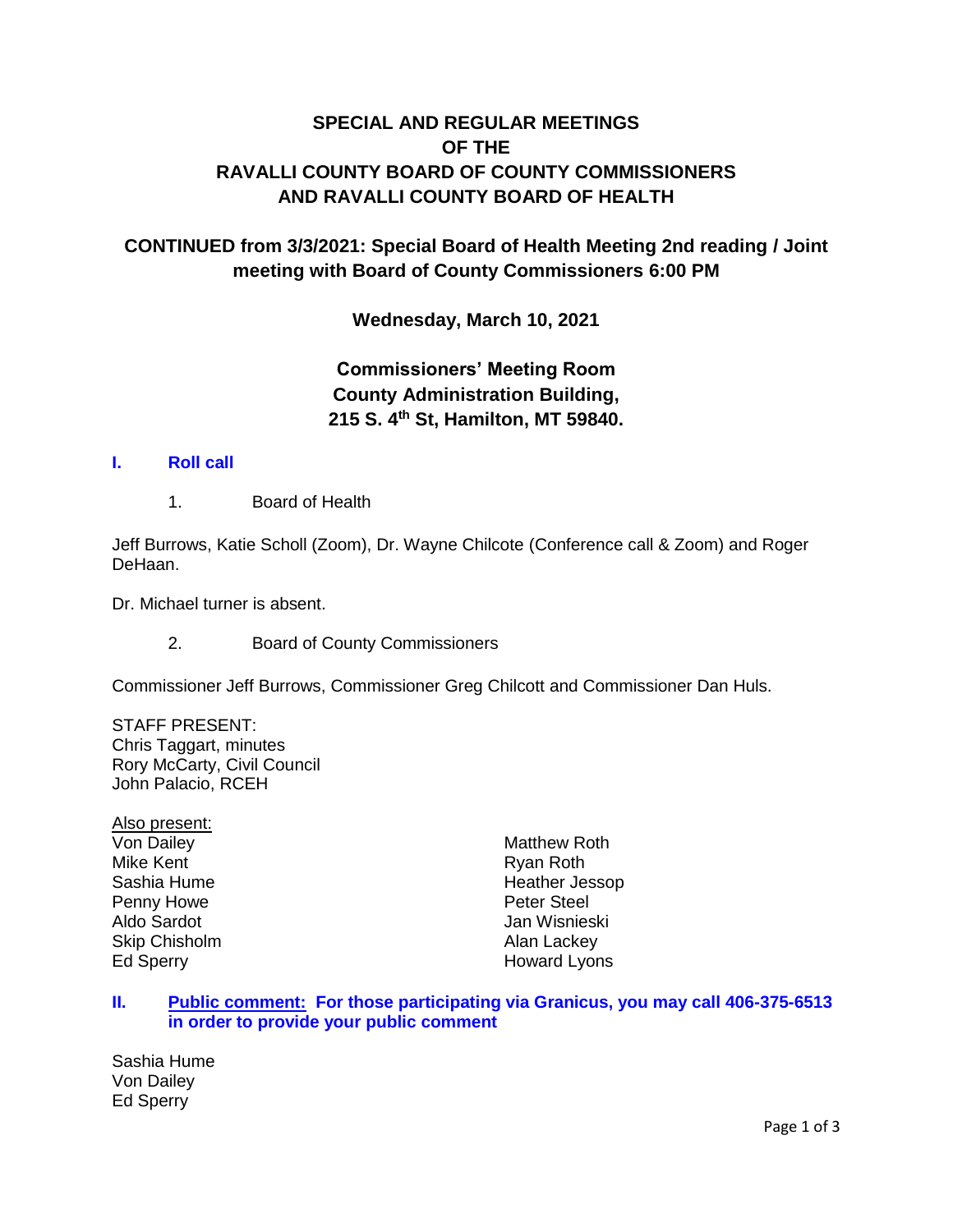Marc Sabin via Zoom Penny Howe Sashia Hume Penny Howe Mike Kent

Dr. Michael Turner arrived at 7:12 PM.

Marc Sabin (Zoom) Skip Chisholm Marc Sabin (Zoom) Alan Lackey Jan Wisnieski Skip Chisholm Marc Sabin (Zoom) Skip Chisholm Jan Barnes Marc Sabin (Zoom)

## **[III. New Business:](http://ravalli-mt.granicus.com/wordlinkreceiver.php?clip_id=1d7542de-74ae-41a2-95cc-60810c6d14b0&meta_id=05d232a7-f8fc-4664-85a8-08cac7967779&time=6155)**

a. [CONTINUED Public Hearing/2nd Reading: Wastewater Regulations](http://ravalli-mt.granicus.com/wordlinkreceiver.php?clip_id=1d7542de-74ae-41a2-95cc-60810c6d14b0&meta_id=4bc5cc96-cda8-4059-b1e9-7bbadd35aa83&time=6157) 

Attachment - Draft WW Regulations [for continued 2nd reading](http://ravalli-mt.granicus.com/DocumentViewer.php?file=ravalli-mt_60d2da9b9ca24c6ac30faaeedabaf973.pdf)

### b. [BOH/BCC discussion](http://ravalli-mt.granicus.com/wordlinkreceiver.php?clip_id=1d7542de-74ae-41a2-95cc-60810c6d14b0&meta_id=22a08909-d803-41c6-8fd6-fe46b6e7c7e6&time=6159)

Commissioner Huls Commissioner Chilcott Commissioner Burrows Roger DeHaan Dr. Michael Turner Katie Scholl Dr. Wayne Chilcote

#### e. [BOH action:](http://ravalli-mt.granicus.com/wordlinkreceiver.php?clip_id=1d7542de-74ae-41a2-95cc-60810c6d14b0&meta_id=1c0298ef-d1f7-4ced-9b74-19cab07c0e37&time=7056)

**Roger moved, that based upon the Commissioners support, to approve and adopt the second reading of the Ravalli County Wastewater Regulations as presented here today, with an effective date July 01, 2021. Seconded by Dr. Turner.** Public comment on motion: Skip Chisholm. Discussion: Katie Scholl and Rory McCarty. **All voted "aye" (5-0).**

### **IV. [Public Comment on items not otherwise on the agenda](http://ravalli-mt.granicus.com/wordlinkreceiver.php?clip_id=1d7542de-74ae-41a2-95cc-60810c6d14b0&meta_id=39c2c9c8-ef8b-4a46-9aca-6fb477a20be1&time=7085)**

None.

### **V. [Next Regular Meeting: April 14, 2021 at 1:00 PM](http://ravalli-mt.granicus.com/wordlinkreceiver.php?clip_id=1d7542de-74ae-41a2-95cc-60810c6d14b0&meta_id=e3fd8ba2-f224-45f3-8777-aaeb72081d38&time=7096)**

IX. [Meeting Adjournment](http://ravalli-mt.granicus.com/wordlinkreceiver.php?clip_id=1d7542de-74ae-41a2-95cc-60810c6d14b0&meta_id=868ff850-4238-4f92-9b5d-d6e18c76c8a2&time=7105)